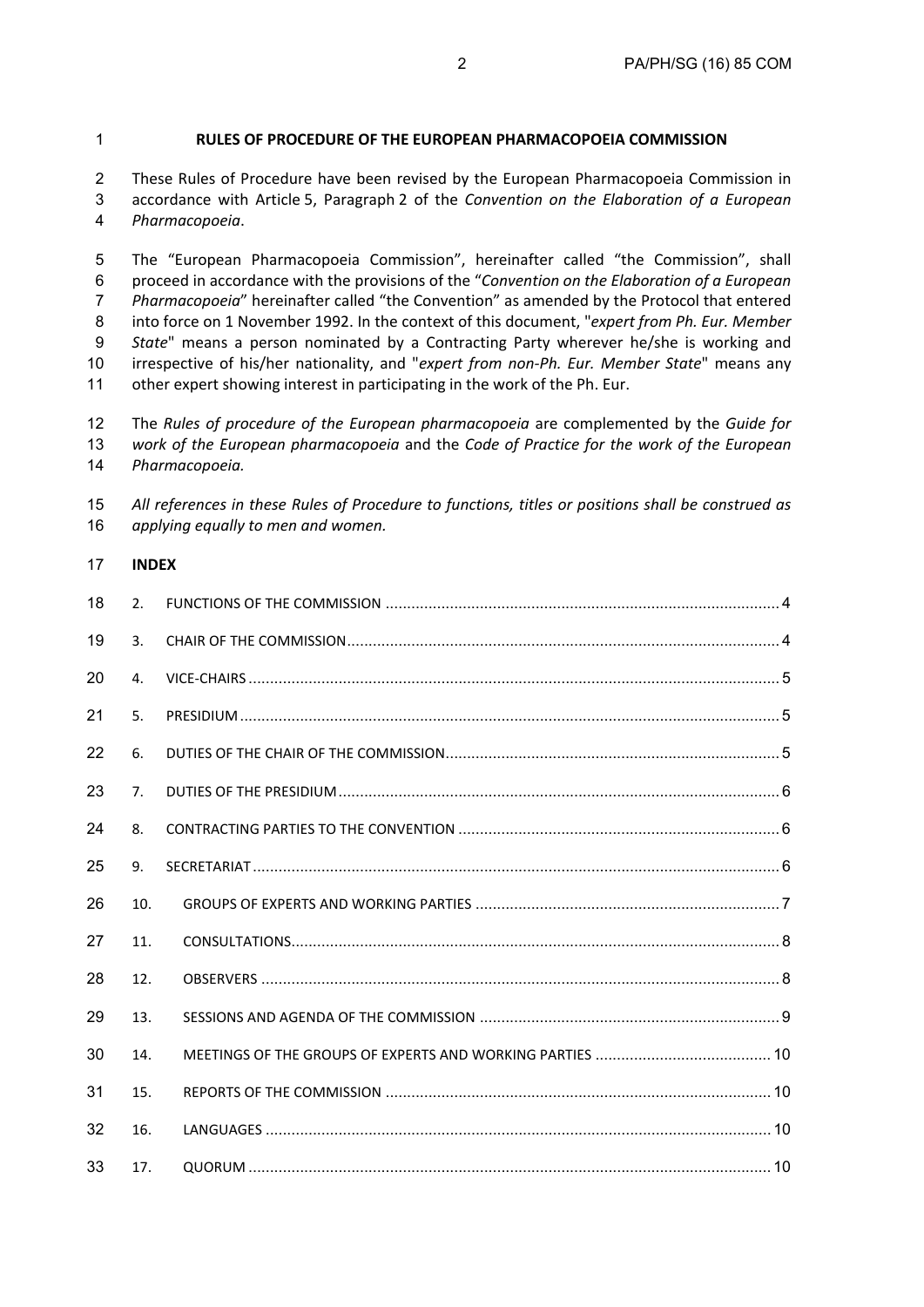| 34<br>-35 | 18. | INTRODUCTION, REVISION OR SUPPRESSION OF TEXTS IN/OF THE EUROPEAN PHARMACOPOEIA |
|-----------|-----|---------------------------------------------------------------------------------|
| -36       |     |                                                                                 |
| -37       |     |                                                                                 |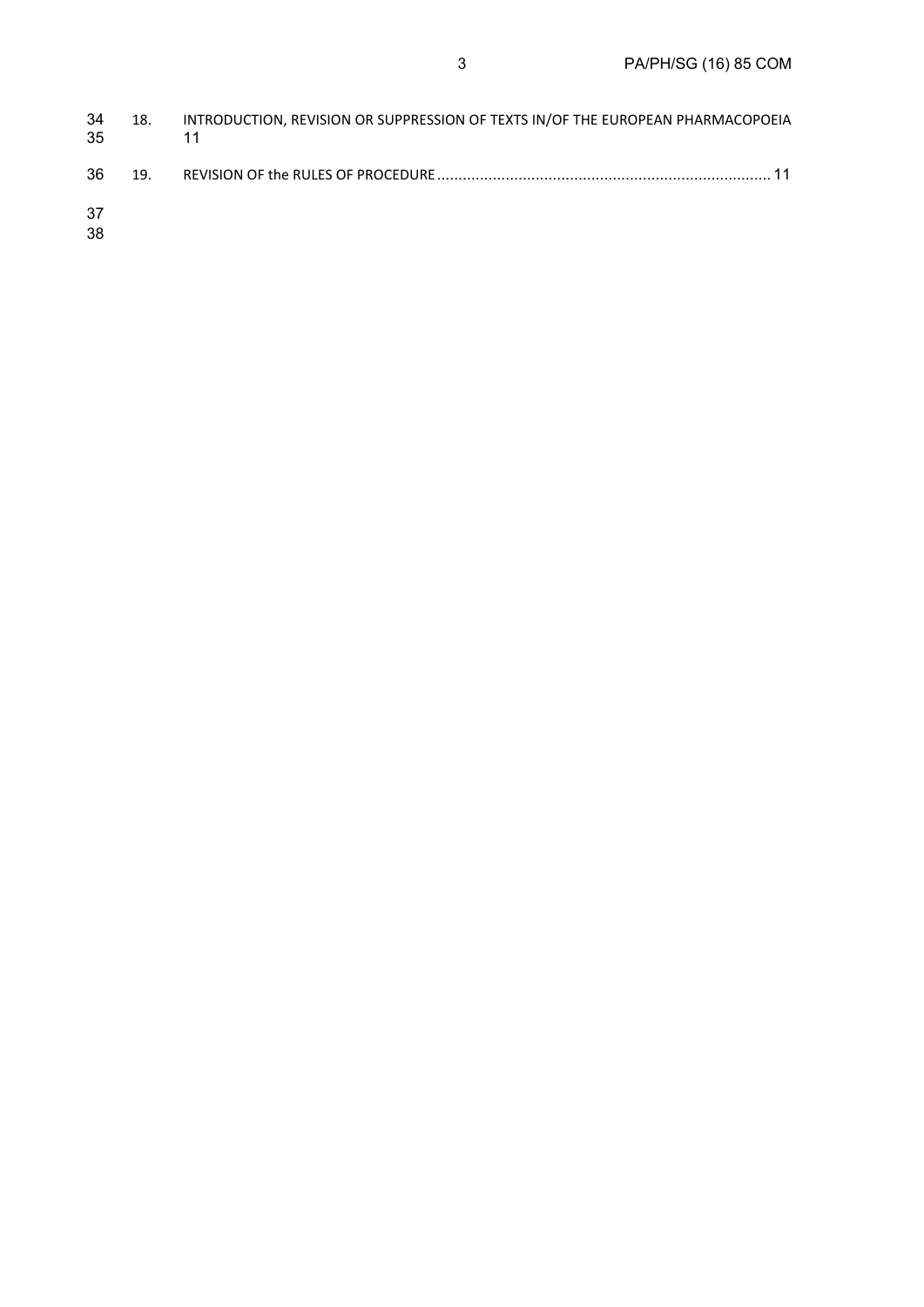# MEMBERSHIP OF THE COMMISSION

- 1.1 The Commission shall be composed of delegations appointed in pursuance of Article 5 of the Convention. The members of the Commission are the members of these delegations.
- 1.2 The alternates referred to in Article 5 of the Convention shall sit on the Commission only when the members of delegations are prevented from doing so and for that purpose become members of the Commission.
- 1.3 A *curriculum vitae* and a declaration of interests shall accompany all appointments of members and of alternates referred to in Article 5 of the Convention.

# **2. FUNCTIONS OF THE COMMISSION**

- 2.1 In pursuance of subparagraphs a) and c) of Article 6 of the Convention, the Commission decides on the work programme for the elaboration of the European Pharmacopoeia and decides the general policies to be applied in the work. To this end, the Commission prepares a public mission statement defining the role and purpose of the European Pharmacopoeia and draws up its own Rules of Procedure.
- 2.2 The Commission may appoint Groups of Experts and Working Parties.
- 2.3 The Commission has the ultimate responsibility for the progress of the work that has been decided upon and for ensuring that these Rules, the *Guide for the Work* and the *Code of Practice of the European Pharmacopoeia* are followed.
- 2.4 The Commission evaluates proposals for inclusion, revision or suppression of monographs and general chapters. The Commission defines criteria for setting priorities for the work programme.
- 2.5 The Commission allocates agreed work items to a Group of Experts or Working Party and makes an annual review of overall progress with the work programme, including revision work.
- 2.6 The Commission approves the terms of reference of Groups of Experts and Working Parties, defines criteria to be applied in the selection of experts and *ad hoc* specialists and approves the composition of Groups of Experts and Working Parties, based on the proposals made by the Presidium.

# **3. CHAIR OF THE COMMISSION**

- 3.1 The Chair of the Commission shall be elected by a two-thirds majority of the votes cast by the delegations in a secret ballot in accordance with paragraph 3 of Article 5 of the Convention; two tellers appointed by acclamation shall count the votes cast.
- Candidatures for the Chair shall be submitted in writing to the Secretariat not later than 28 days before the beginning of the Session at which an election is to take place. Not later than 21 days before the beginning of the Session, the Secretariat shall notify the delegations in writing of candidatures received.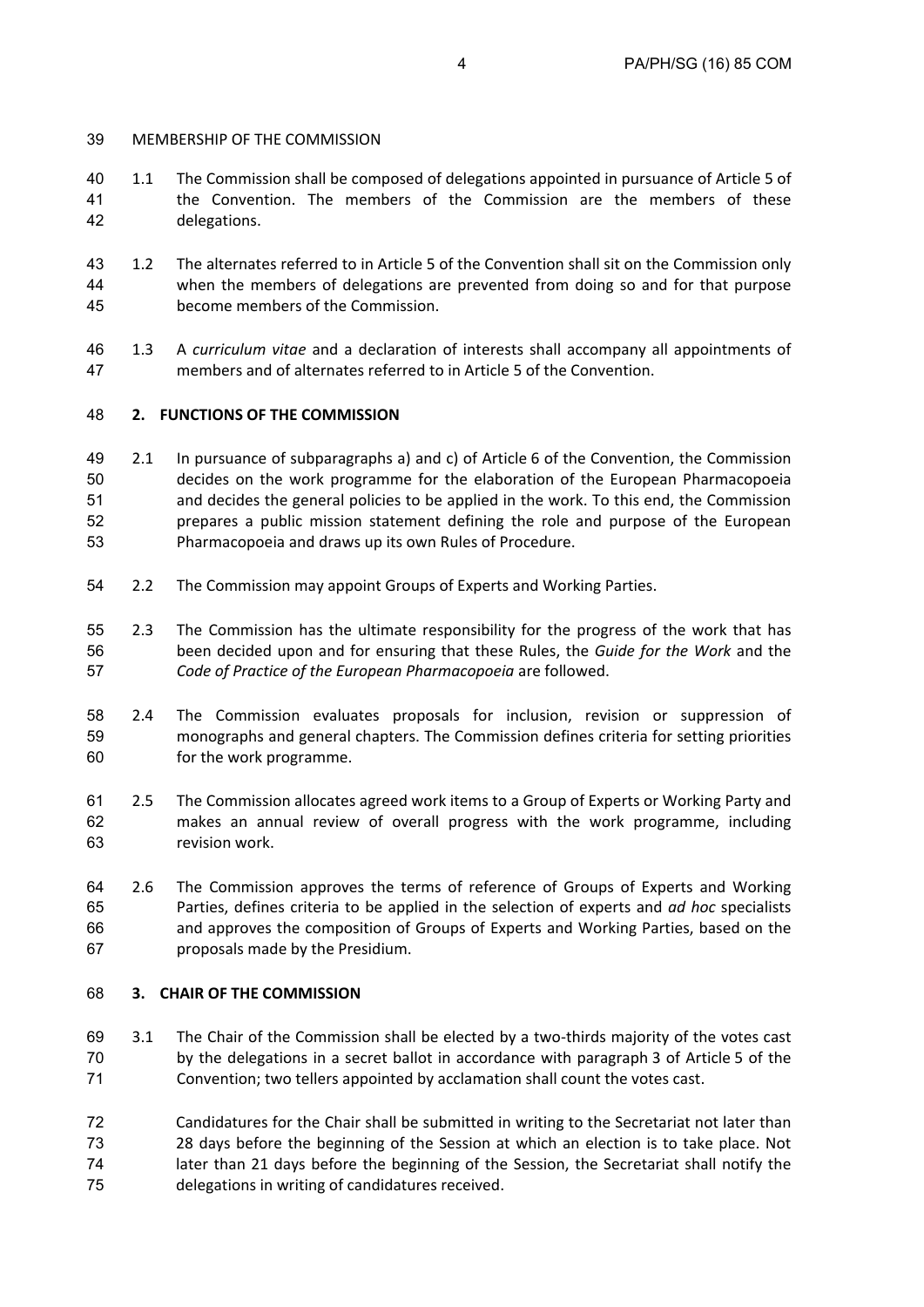- Votes cast for persons whose candidature has not been declared in accordance with the preceding paragraph shall be considered void.
- Candidatures shall be accompanied by a *curriculum vitae* and a statement of motivation.
- 3.2 The term of office of the Chair shall be three years. He shall not immediately be eligible thereafter for re-election. His successor shall be elected at the last meeting of the Commission in the aforementioned period of three years; he shall not, however, take up his duties until this period has expired.
- 3.3 Upon taking up his duties, the Chair shall at once cease to be a member of his delegation; the latter may then be completed in accordance with Rule 1.2 of these Rules of Procedure.
- 3.4 If, during his term of office, the Chair becomes permanently unable to continue his duties, the first or, if he is not available, the second Vice-Chair shall act in his place until 88 a new Chair is elected at the next Session of the Commission. The Chair so elected shall hold office for the rest of the term and can be re-elected for another full term.

## **4. VICE-CHAIRS**

- 4.1 The Commission shall elect two Vice-Chairs who shall fulfil the duties of the Chair when he is absent or temporarily unable to discharge his duties. The Vice-Chairs are elected in order of their precedence.
- 4.2 The provisions of Rules 3.1 and 3.2 of these Rules of Procedure shall apply *mutatis mutandis* to the election and term of office of the Vice-Chairs.
- 4.3 When a Vice-Chair is requested to take over the chair of a Session, the Vice-Chair ceases to be a member of his delegation; the latter may then be completed in accordance with 98 the provisions of Rule 1.2 of these Rules of Procedure.

### **5. PRESIDIUM**

5.1 The Presidium consists of the Chair and the two Vice-chairs; they are assisted by the Director of the European Directorate for the Quality of Medicines and HealthCare (EDQM) and the Secretary to the Commission.

# **6. DUTIES OF THE CHAIR OF THE COMMISSION**

- 6.1 The Chair of the Commission decides, in consultation with the Director of the EDQM and the Secretary to the Commission and, where necessary the Vice-Chairs, the draft agenda for a session.
- 6.2 The Chair, at Sessions of the Commission, shall direct the proceedings and announce decisions. He shall call to order any speaker whose observations are not relevant to the subject under discussion or not within the terms of reference of the Commission.
- 6.3 During the period between sessions, the Chair shall oversee the work of the Commission and, where necessary, act in consultation with the other members of the Presidium on 112 behalf of the Commission.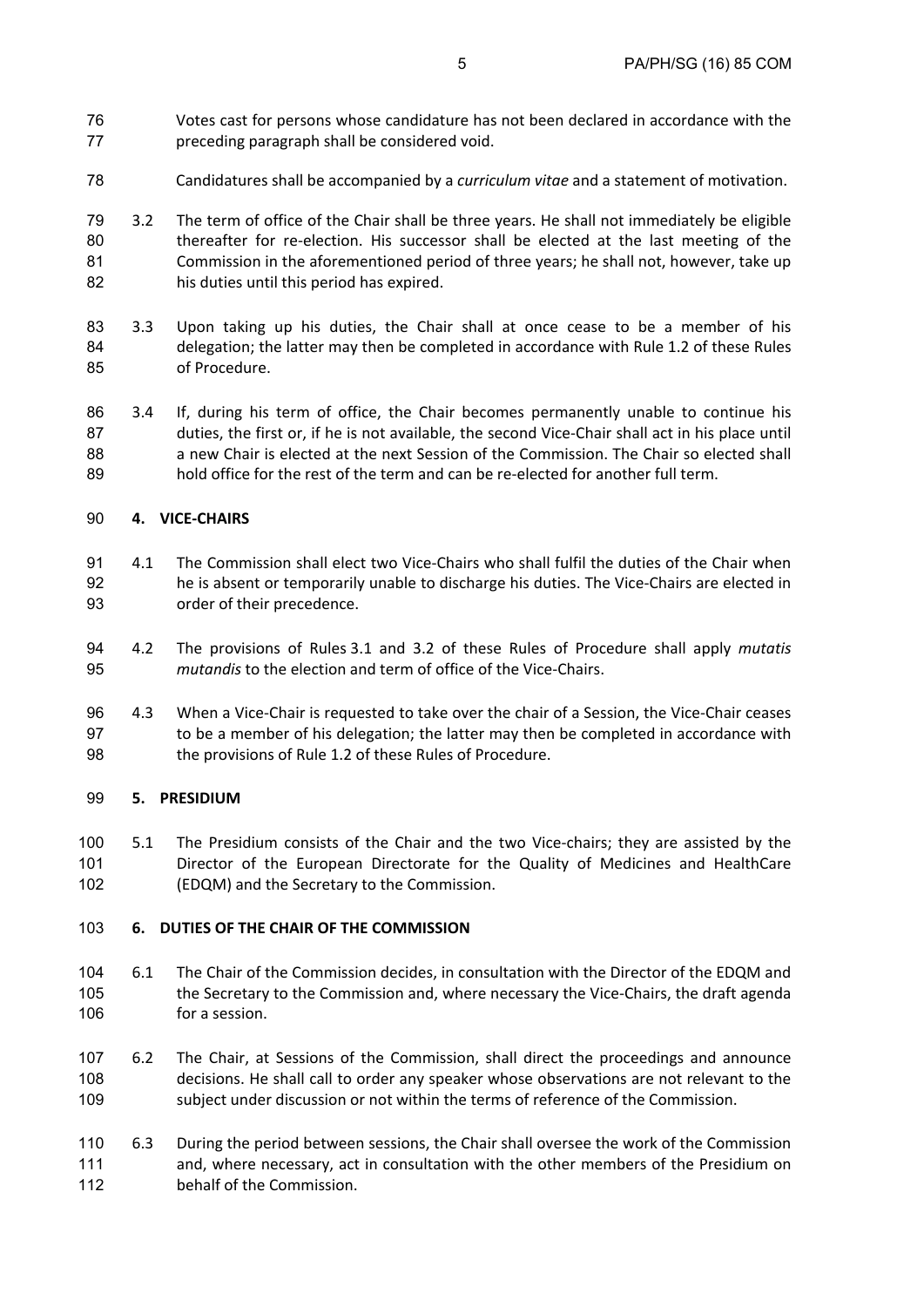# **7. DUTIES OF THE PRESIDIUM**

- 7.1 The Presidium participates in the preparatory work between sessions. It shall collectively endeavour to prepare the items to be discussed by the Commission to facilitate the decision-making process. The Presidium may hold meetings between sessions for this purpose. A report of such meetings shall be prepared by the Secretariat.
- 7.2 The Presidium upon appointment prepares for consideration by the Commission a set of proposals concerning the general policy and role of the European Pharmacopoeia, criteria for prioritisation of work and a set of priorities for the coming three years. After each Session of the Commission, the Presidium may review the work programme for reconsideration by the Commission.
- 7.3 The Presidium prepares for consideration by the Commission a set of proposals concerning the terms of reference of Groups of Experts and Working Parties and the appropriate selection criteria for the nomination of Experts and *ad hoc* Specialists to each Group of Experts and Working Party.
- 7.4 In accordance with rule 7.3 the Presidium, based on candidatures sent by each Contracting Party, by Observers or by the Secretariat, prepares for consideration by the Commission a proposal for the composition of Groups of Experts and Working Parties.

## **8. CONTRACTING PARTIES TO THE CONVENTION**

8.1 Each Contracting Party shall notify the Secretariat of the responsible authority for the 132 implementation of the decisions of the Commission in its respective country as foreseen under Article 1 of the Convention (National Pharmacopoeia Authority, NPA), the responsible person at the NPA and the relevant contact details.

### **9. SECRETARIAT**

- 136 9.1 The Secretariat shall prepare the Sessions of the Commission and the meetings of the Groups of Experts and Working Parties in consultation with the respective Chairs and shall draft the summaries and reports of them in accordance with the provisions of the *Guide for the Work of the European Pharmacopoeia*. It shall be responsible for the preparation and distribution of all documents and other written communications intended to be studied by the Commission, the Groups of Experts or the Working Parties. All documents issued by the Secretariat shall be sent to the Presidium of the Commission, to the address of the responsible contact person(s) named by each Contracting Party, and, as appropriate, to members of each delegation, Group of Experts or Working Party.
- 9.2 The Secretariat shall be responsible for the publication of monographs, general chapters and other official texts adopted by the Commission; each publication shall be issued in 148 the two official languages.
- 9.3 Immediately after the adoption by the European Committee on Pharmaceuticals and Pharmaceutical Care (CD-P-PH) of a Resolution giving effect to the date of implementation or suppression of texts, the Secretariat shall notify the Contracting Parties.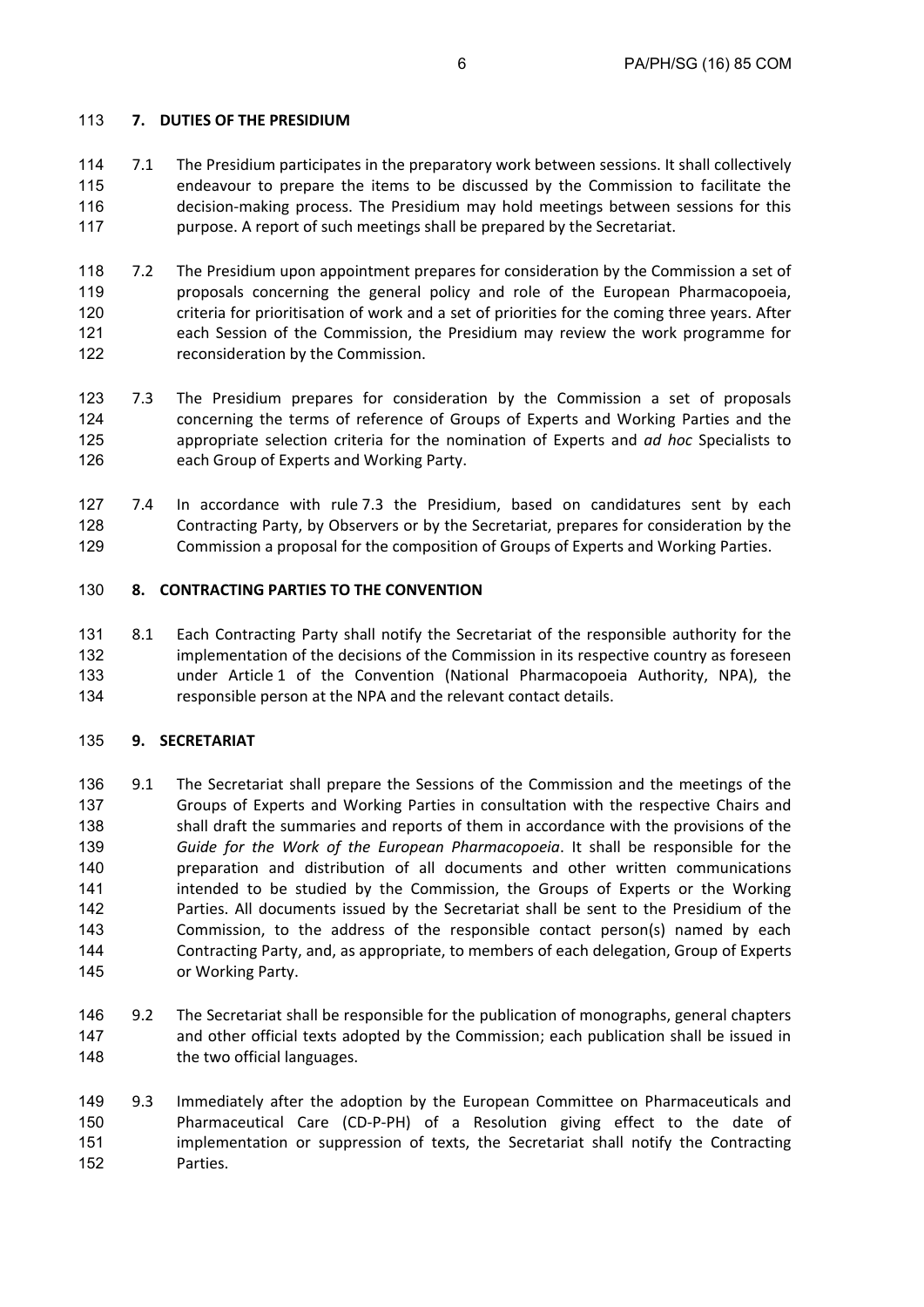- 9.4 The Secretariat shall be responsible for establishing and maintaining appropriate contact with the laboratories to which the Commission has decided to entrust certain work. The Secretariat shall contribute to the work on elaboration of monographs and general chapters. The Secretariat shall organise the preparation, the establishment, the maintenance and the replacement of batches of reference standards.
- 9.5 The Secretary General of the Council of Europe or his representative, the Director of the EDQM and the Secretary to the Commission may, at any time, make a statement on any subject under discussion.

#### **10. GROUPS OF EXPERTS AND WORKING PARTIES**

- 162 10.1 The Commission appoints Groups of Experts and Working Parties, for a period of three 163 years unless otherwise defined by the Commission. Groups of Experts cover the main 164 scientific disciplines of quality control of medicinal products and their constituents. 165 Working Parties deal with a specific aspect of the work or with a specific topic and are normally appointed for a defined period.
- 10.2 Each Group of Experts or Working Party has Terms of Reference. These Terms of Reference are proposed by the Presidium and approved by the Commission.
- 10.3 Each Group of Experts or Working Party has a work programme defined by the Commission. Progress on the work programme is reviewed annually by the Commission.
- 10.4 Groups of Experts report directly to the Commission. Working Parties report directly to 172 the Commission unless otherwise decided.
- 173 10.5 Groups of Experts and Working Parties are comprised of experts and if applicable, *ad hoc* specialists having current scientific and/or technical knowledge to cover the duties described in the Terms of Reference.

### **10.6 Chairs of Groups of Experts and Working Parties**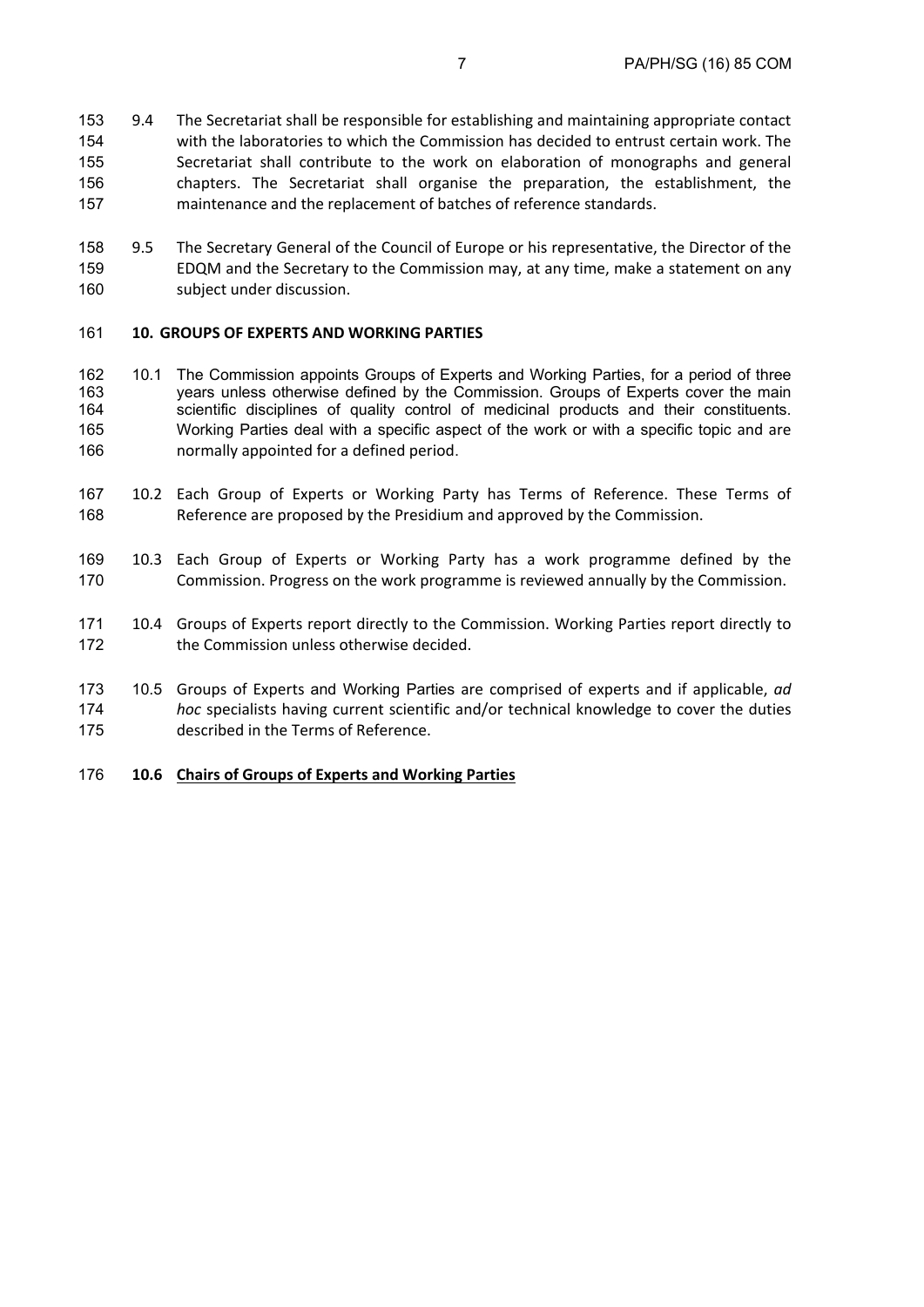- 177 10.6.1 Each Contracting Party may propose one candidate for appointment as Chair of a Group of Experts or Working Party, taking account of his competence for the work involved and of his past contribution. The candidate shall preferably be a member of the Commission.
- 10.6.2The Chair of a Group of Experts or Working Party shall be elected by the Commission by a majority of the delegations casting a vote.
- 10.6.3Following the election of the Chair and the Vice Chairs of the Commission, the Commission appoints the Chairs of Groups of Experts and Working Parties for a period of three years unless otherwise defined by the Commission. In order to make a fair distribution of Chairs between the delegations and to provide for a reasonable rotation 187 in the responsibilities, a person may be appointed to not more than two successive 188 terms of office as Chair of a given Group of Experts and only exceptionally, where no other candidate is available, to a third successive term.
- 10.6.4The term of office of the Chair of a Working Party is the defined period of its activities, 191 and shall in any case be reviewed following the election of the Chair and the Vice-Chairs of the Commission.
- 10.7 **Experts,** *ad hoc* **specialists and substitutes**
- 10.7.1Experts or *ad hoc* specialists are proposed for appointment to Groups of Experts or Working Parties, taking account of their competence for the work involved.
- 10.7.2Experts from Ph. Eur. Member States are proposed by a Contracting Party. Applications of experts from non-Ph. Eur. Member States are directly addressed to the Secretariat.
- 10.7.3*Ad hoc* specialists are proposed by a Contracting Party, by the Secretariat or by a member of the Group of Experts or Working Party.
- 10.7.4When an appointed expert or *ad hoc* specialist from a Ph. Eur. Member State is unable 201 to attend a meeting, the Contracting Party may send a substitute and, in this case, shall inform the Secretariat and the Chair of the Group of Experts or Working Party accordingly.
- 10.7.5Substitutes from non-Ph. Eur. Member States are not allowed unless decided so by the Commission or, in urgent cases, by its Chair.

### **11. CONSULTATIONS**

- 11.1 The Commission may decide to hear the representatives of associations or scientific institutions.
- 209 11.2 It may also decide to seek the advice of consultants.

### **12. OBSERVERS**

211 12.1 The European Committee on Pharmaceuticals and Pharmaceutical Care (previously the Public Health Committee referred to in sub-paragraph a) of Article 2 of the Convention)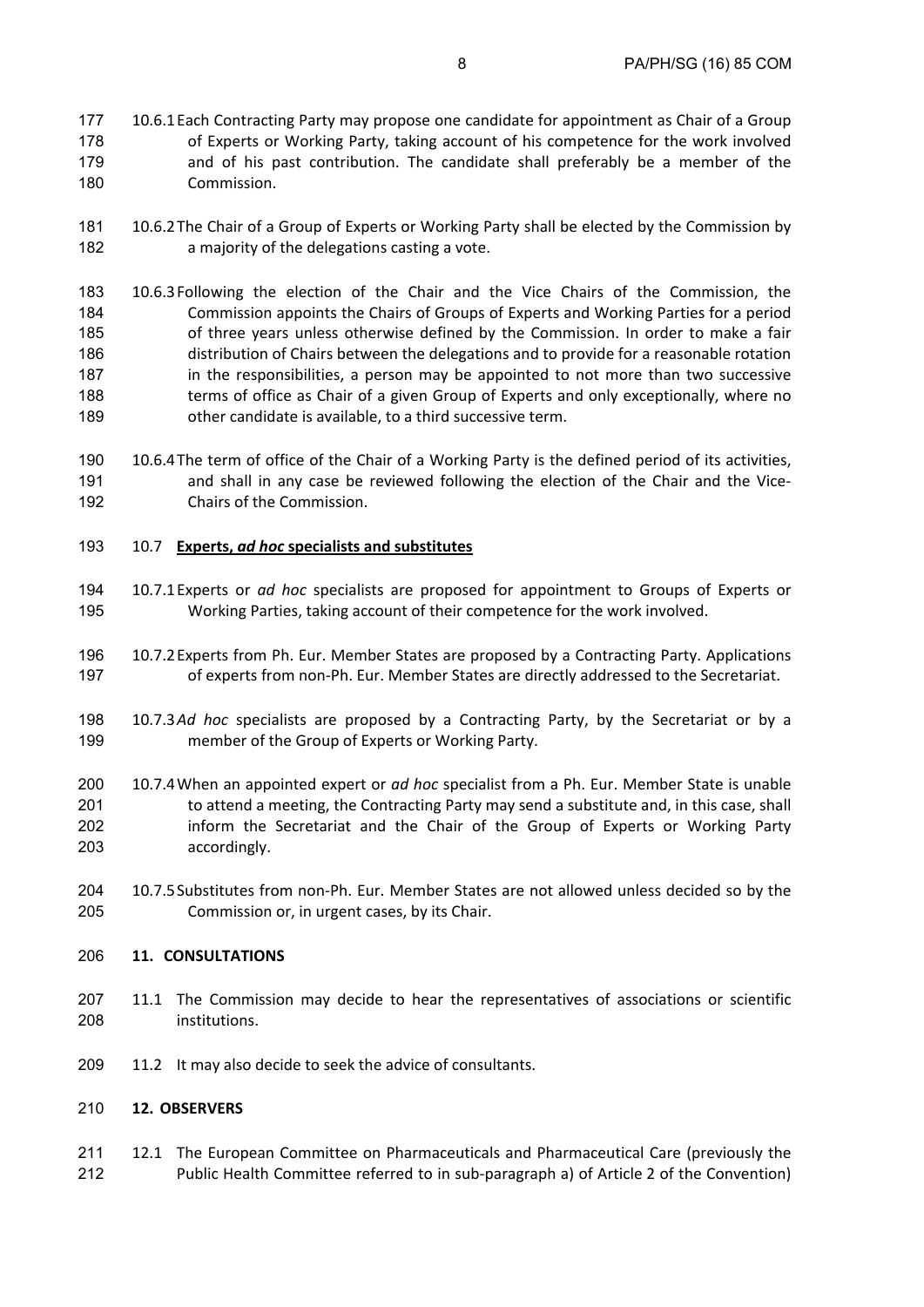- may arrange to be represented at the sessions of the Commission by an observer; the latter shall have the right to speak and to make proposals.
- 215 12.2 The Commission may also, by a unanimous vote of the delegations casting a vote admit 216 to some of its sessions technically qualified observers, such as:
- (a) observers from Member States of the Council of Europe that are not parties to the Convention;
- (b) observers from States that are not Members of the Council of Europe;
- (c) observers from international governmental organisations;
- (d) observers from international non-governmental organisations.
- 12.3 The observers referred to in Rule 12.2 shall have the right to speak; they may not, however, make proposals unless these are put forward by one of the delegations referred to in Rule 1 of these Rules of Procedure.

#### **13. SESSIONS AND AGENDA OF THE COMMISSION**

- 13.1 The Commission shall hold its Sessions in Strasbourg, the seat of the Council of Europe.
- 13.2 The Commission shall sit whenever necessary but at least twice a year; it shall be convened on behalf of and at the request of the Chair of the Commission by the Secretariat at least 21 days before the opening of each Session. The Chair of the Commission must convene the Commission if three quarters of the delegations so request.
- 13.3 Once a Session has been convened in accordance with this Rule 13.2, any request for postponement must reach the Secretariat at least 21 days before the date set for the opening of the Session. A decision to postpone the Session shall be deemed to have been taken if three quarters of the delegations shall have informed the Secretariat of 236 their agreement 14 days before the date originally set. A decision to advance the date of the Session shall be deemed to have been taken only when all the delegations have informed the Secretariat of their agreement, at least 14 days before the new date proposed.
- 240 13.4 The agenda shall be adopted at the beginning of each Session on the basis of a draft which the Secretariat of the Commission shall prepare in consultation with the Commission's Chair and send to the delegations at least 21 days before the opening of the Session. An addendum to the agenda may be provided to delegations prior to the beginning of the Session and adopted by the Commission as part of the final agenda.
- 13.5 A delegation to the Commission may request that discussion of a document be postponed if it has not been distributed by the Secretariat sufficiently in advance of the Session.
- 13.6 Sessions of the Commission shall be held in private.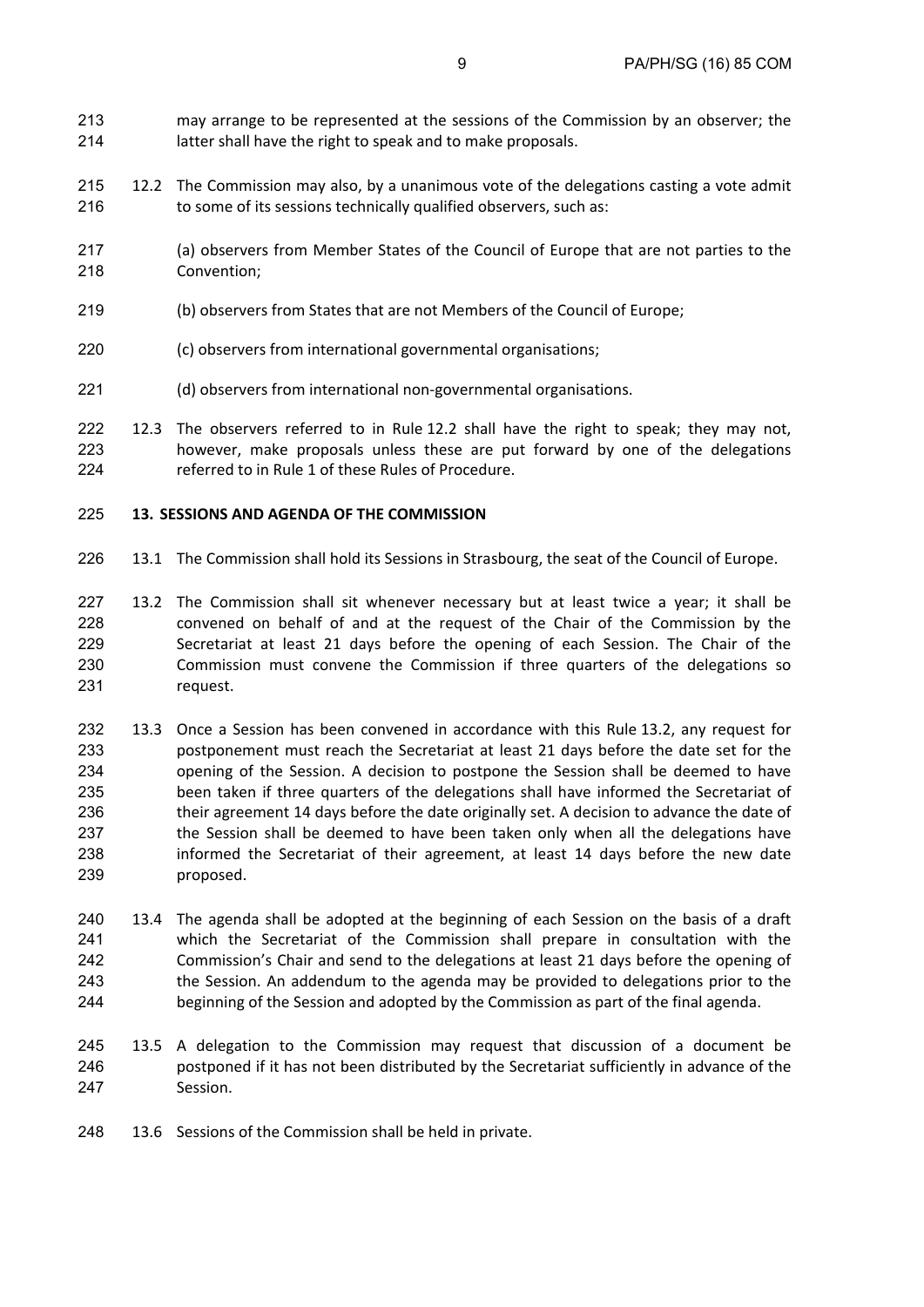## **14. MEETINGS OF THE GROUPS OF EXPERTS AND WORKING PARTIES**

- 14.1 Groups of Experts and Working Parties shall hold their meetings in Strasbourg, unless otherwise justified. If it is proposed to hold a meeting elsewhere, the Chair should make a request in writing to the Director of EDQM providing justification for this in terms of the contribution to the advancement of the work of the group. The Director of the EDQM will consult National Pharmacopoeia Authorities before taking a decision.
- 14.2 Meetings of the Groups of Experts and Working Parties shall be held in private.

## **15. REPORTS OF THE COMMISSION**

- 15.1 After each Session of the Commission, the Secretariat shall issue a summary of decisions promptly and prepare a report. It shall give the text of and, where appropriate, the grounds for all decisions taken by the Commission, particularly those relating to:
- (a) the general principles to be applied in elaborating the European Pharmacopoeia;
- (b) the relevant methods of analysis;
- (c) the monographs provided for in Article 6 of the Convention and intended to be included in the European Pharmacopoeia.
- 15.2 The report shall include, where necessary:
- (a) the name of each monograph adopted and the reference number of the document in which the text appears, together with the text of any adopted amendments to 267 that document:
- (b) the dates of entry into force recommended in accordance with subparagraph d of Article 6 of the Convention.
- 15.3 Each final report shall be submitted for approval by the Commission at the Session following that to which it refers and shall then be transmitted to the European Committee on Pharmaceuticals and Pharmaceutical Care in accordance with Article 4 of the Convention.

### **16. LANGUAGES**

- 16.1 The working languages of the Commission shall be the official languages of the Council of Europe.
- 16.2 Any delegate may speak in a language other than the official languages, provided he himself arranges for interpretation into one of the official languages.

### **17. QUORUM**

17.1 The decisions of the Commission shall be valid only if a majority of the delegations is present.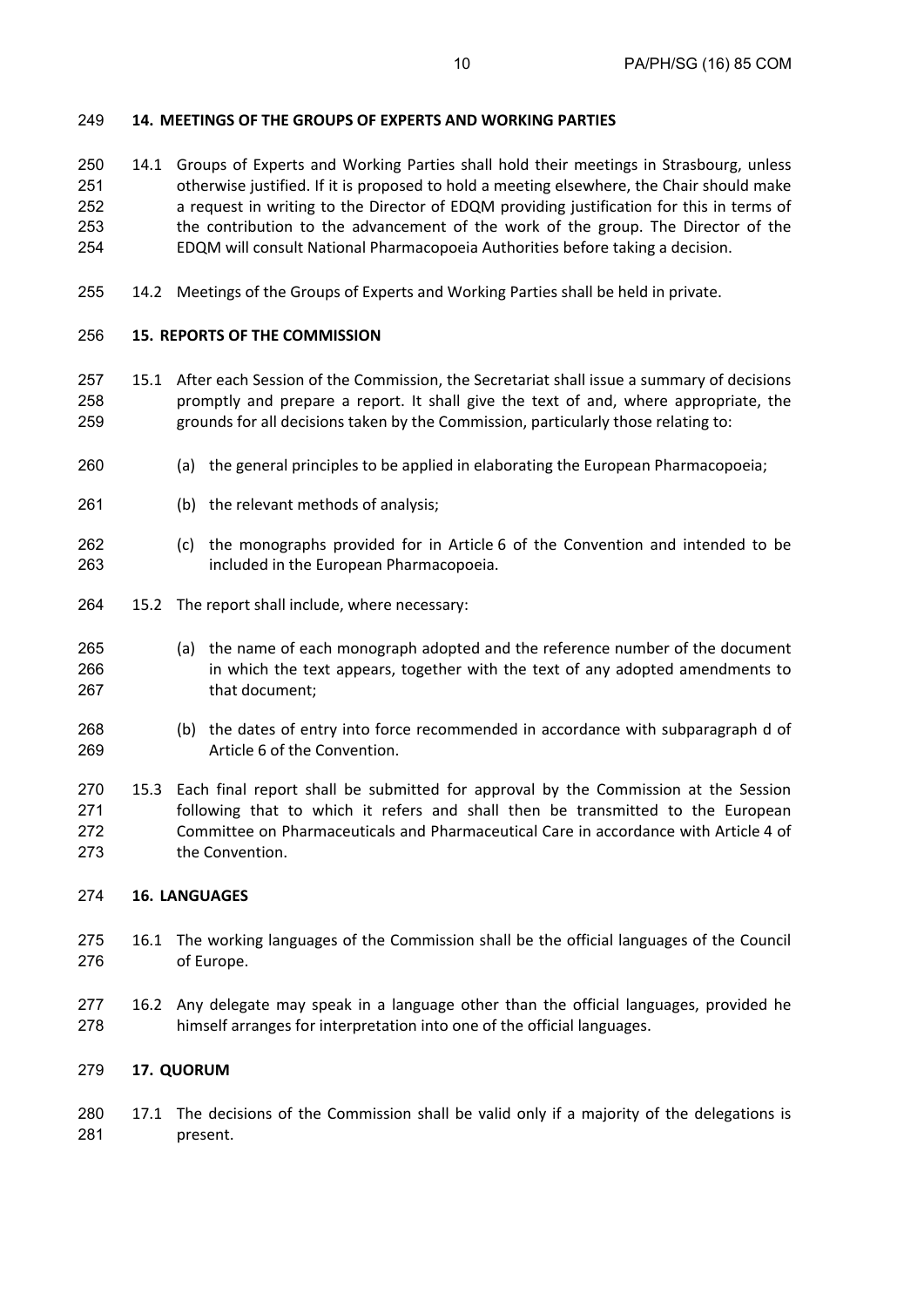17.2 Each delegation may at its request be represented by another delegation. In such a case the delegation represented shall be considered as present for the purposes of quorum and voting. A delegation wishing to be so represented shall inform the Secretariat in writing before the vote (see form in Annex). The Secretariat shall inform the tellers if any delegation has chosen to be so represented.

## **18. INTRODUCTION, REVISION OR SUPPRESSION OF TEXTS IN/OF THE EUROPEAN PHARMACOPOEIA**

- 18.1 Proposals concerning the introduction, revision or suppression of monographs, general chapters and other texts in/of the European Pharmacopoeia may be made by e.g.:
- the Chair of the Commission,
- a delegation,
- a National Pharmacopoeia Authority,
- a Group of Experts or Working Party through the intermediary of its Chair,
- the Secretariat,
- manufacturers and other interested parties from Member States through the intermediary of their National Pharmacopoeia Authority,
- manufacturers and other interested parties from Observer States through the intermediary of a National Pharmacopoeia Authority or the Secretariat,
- manufacturers and other interested parties from non-Member or non-Observer States through the intermediary of the Secretariat.
- 302 18.2 The procedures to be followed for the elaboration, revision and suppression of texts for 303 the European Pharmacopoeia are laid down in the Guide for the Work of the European 303 the European Pharmacopoeia are laid down in the *Guide for the Work of the European Pharmacopoeia*.
- **19. REVISION OF THE RULES OF PROCEDURE**
- 19.1 These Rules of Procedure may be amended at any time.
- 19.2 Amendments thereto shall require a three-quarters majority in accordance with paragraph 3 of Article 7 of the Convention.